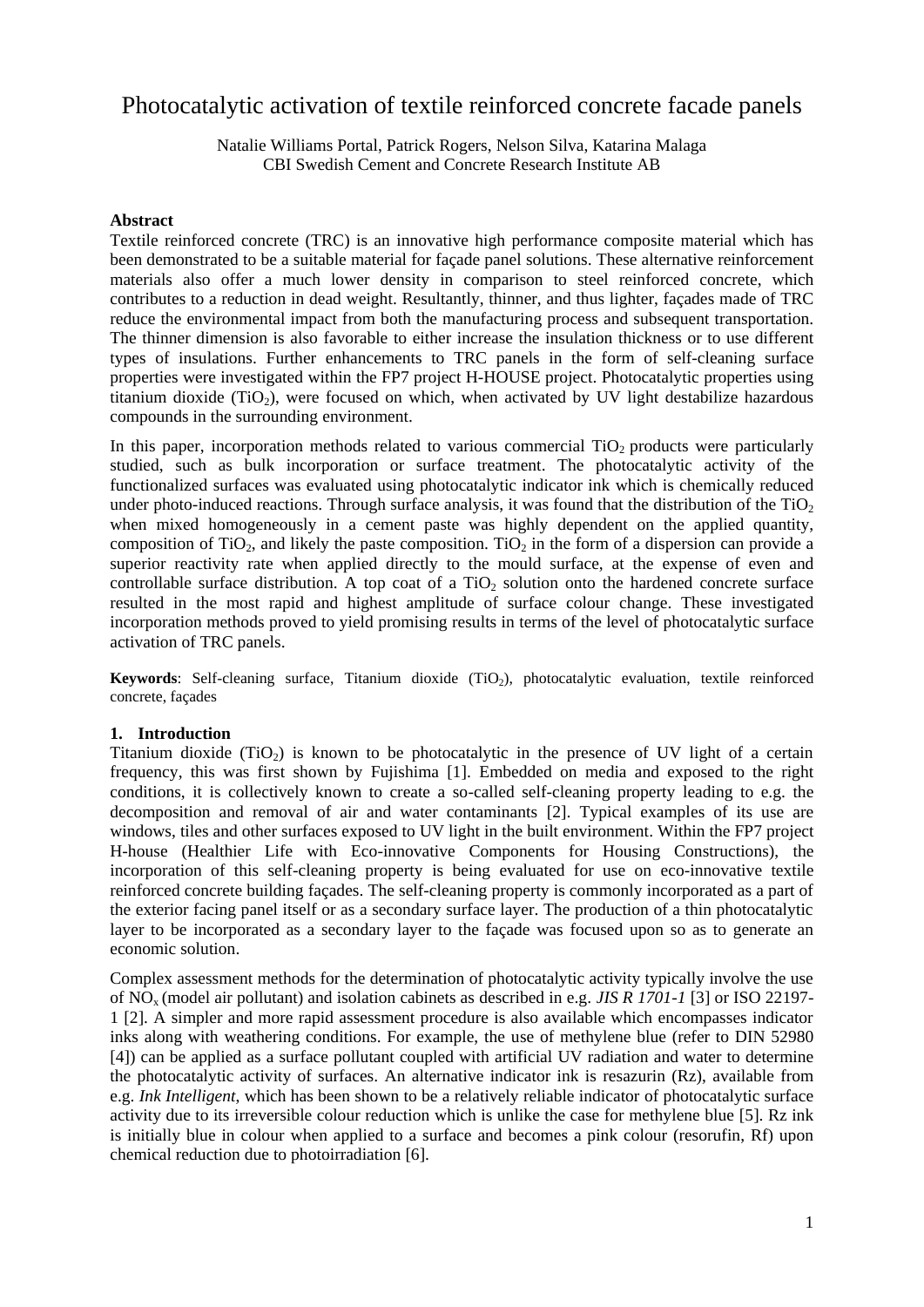The aim of this study was to investigate the differences in the rate of photocatalytic activity of commercially available TiO<sub>2</sub> products. The application method was also studied, whereby bulk addition and surface applications where considered. Rz indicator ink was used to rapidly assess the reactivity of the treated surfaces. Various analysis methods, such as colour spectrum, time to bleach and surface analyses, were coupled to gain an understanding of the photocatalytic activity and distribution of the  $TiO<sub>2</sub>$  catalyst.

# **2. Experimental investigation**

The experimental program focused on the evaluation of the photocatalytic activity of various commercial TiO<sub>2</sub> products according to incorporated quantity and application method. A rapid assessment procedure using Rz indicator ink from *Ink Intelligent* was applied to the treated surfaces. The rate of change of colour measured by capturing photos of the specimens after fixed exposure to UV-A light intervals indicates the photocatalytic activity and respective self-cleaning effect. These photos were thereafter converted digitally into numbers on the RGB (red, green, blue) scale (0-256) and compared to each other based on the normalised Red value in this case (Rt). Thereafter, the dispersion of the  $TiO<sub>2</sub>$  particles was investigated by using Scanning Electron Microscopy (SEM) and Energy Dispersive Spectroscopy (EDS).

# **2.1. Materials**

Three commercial  $TiO<sub>2</sub>$  products, as listed in [Table 1,](#page-1-0) have been applied to provide a photocatalytic property to the external TRC panel surface of the sandwich elements being produced in H-House. The products studied consisted of varying amounts of  $TiO<sub>2</sub>$  content, of which was accounted for in the mixtures. Moreover, due to the differing composition of these  $TiO<sub>2</sub>$  products, various application methods were also investigated, such as bulk application (cement replacement) and direct application (on mould surface or hardened surface). Reference specimens without any photocatalytic agent were also included in the study as a baseline.

| Product               | <b>Producer</b> | <b>Description</b>                           | TiO <sub>2</sub> content [%] |
|-----------------------|-----------------|----------------------------------------------|------------------------------|
| TiOmix <sup>®</sup> N | Cementa         | A proprietary concrete addition based on     | $30 - 70$                    |
|                       |                 | cement, slag and $TiO2$                      |                              |
| AEROXIDE® TiO2 P25    | Evonik          | Hydrophilic fumed titanium dioxide (pigment) | >99.50                       |
|                       | Corporation     |                                              |                              |
|                       | Silica          |                                              |                              |
| AERODISP ®W 740X      | Evonik          | Water-based dispersion of AEROXIDE           | 39-41                        |
|                       | Corporation     | fumed titanium dioxide with a very high      |                              |
|                       | Silica          | solids content and slightly acidic pH value  |                              |

<span id="page-1-0"></span>Table 1:  $TiO<sub>2</sub>$  product alternatives.

\* Stated as per manufacturer.

The photocatalytic property of these  $TiO<sub>2</sub>$  product alternatives was tested on thin specimens made of cement paste. This type of specimen is thought to be able to economically simulate an additional thin layer of so-called photocatalytic paste which could be applied on the surface of a TRC panel. The reference cement paste recipe consisted of 1353 g of Bascement (Cementa, CEM II A/V 52.5 N) and 547 g of water leading to w/c ratio of 0.4. Superplasticizer was not included to the high amount of cement used and hence a high water content. This amount of water in  $\text{kg/m}^3$  was sufficient to obtain a workable paste. Previous trials involving the inclusion of  $TiO<sub>2</sub>$  (powdered form) proved problematic at higher replacement volumes, so this was avoided by the higher water content and resulting cement content.

All recipes underwent the same mixing sequence in a 1 l Hobart mixer with a paddle attachment. The total mixing time was 240 seconds. The various batches were cast into 25 mm x 25 mm x 3 mm moulds without the use of a demoulding agent. After each use, these moulds were placed in an ultrasound cleaner. Circa 24 hours after mixing, the specimens were demoulded and placed under water in a climate room (98  $\pm$  2 % RH and 20°C). Initial experiments carried out in this project had shown that early testing of the photocatalytic activity caused colouring issues with the testing ink whereby the Rz ink turned into a brownish colour. Testing with this particular indicator ink was found to be more effective six months after casting.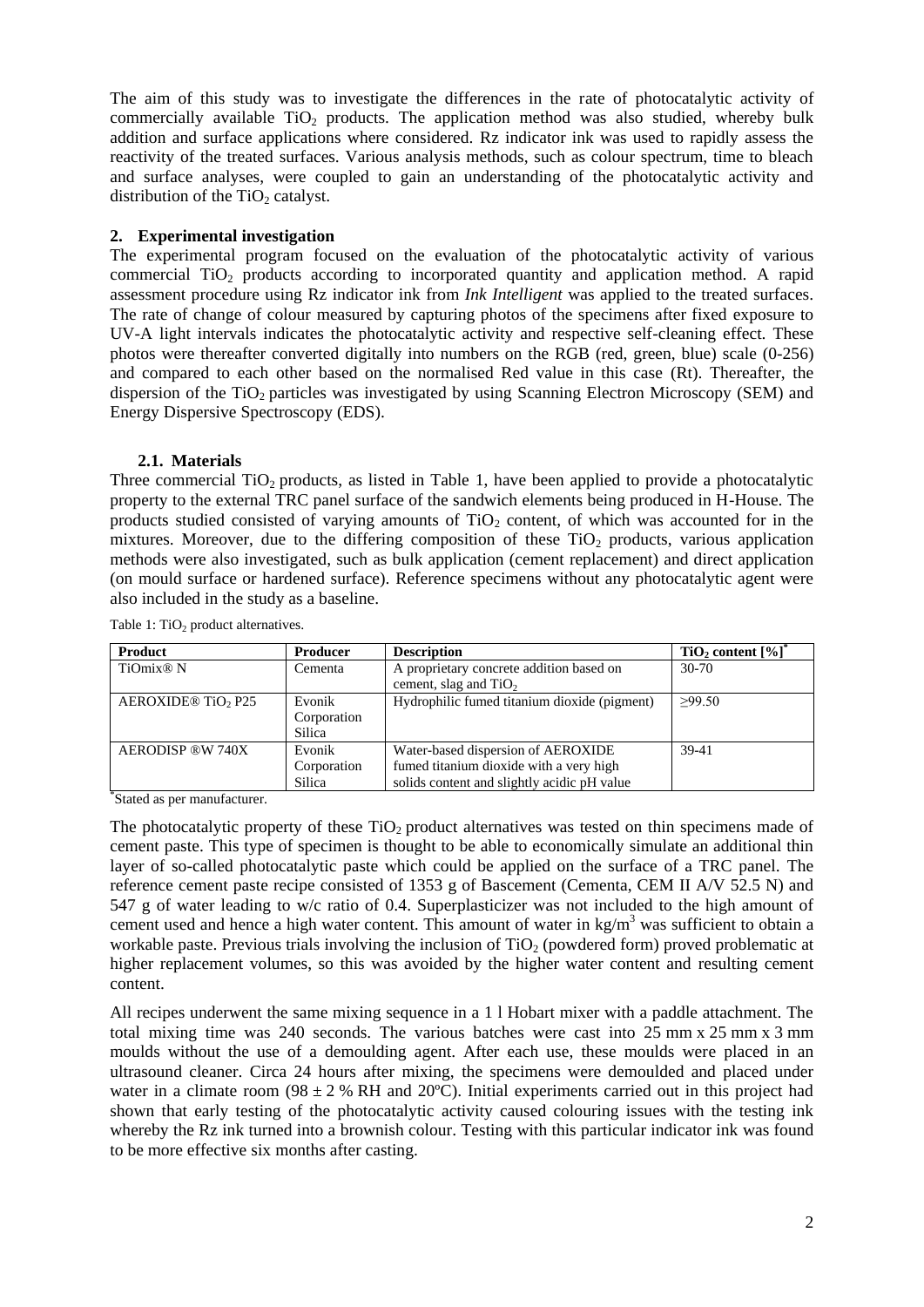# **2.2. Method of incorporation**

Four test series were included in this study (Test series 1 to 4), which encompass different  $TiO<sub>2</sub>$ products, concentrations and incorporation methods as summarized in [Table 2.](#page-2-0)

| $TiO2$ product                               | TiO <sub>2</sub><br>content<br>$\lceil wt. -\% \rceil$ | <b>Test</b><br>series | $TiO2$ product<br>replacing total<br>binder volume<br>[% vol.] | <b>Volume of product</b>                                                 | <b>Method of incorporation</b> |
|----------------------------------------------|--------------------------------------------------------|-----------------------|----------------------------------------------------------------|--------------------------------------------------------------------------|--------------------------------|
| <b>TiOmix®N</b>                              | 50<br>(assumed)                                        |                       | 0, 4, 8, 12, 16<br>(Case 0 to 4)                               |                                                                          | Bulk application               |
| <b>AERODISP ®W 740X</b>                      | 40                                                     | $\overline{c}$        | 0, 2, 4, 6, 8<br>(Case 0 to 4)                                 |                                                                          | <b>Bulk</b> application        |
|                                              |                                                        | 3                     |                                                                | 50, 100 $\mu$ 1                                                          | Applied to moulding<br>surface |
| AEROXIDE®TiO <sub>2</sub><br>P <sub>25</sub> | >99.50                                                 | 4                     | -                                                              | $15 g + 100 ml$<br>waterborne potassium<br>and sodium silicate<br>liquid | Applied to hardened<br>surface |

<span id="page-2-0"></span>Table 2: Experimental matrix with designated test series.

# **2.2.1. Bulk application**

The bulk application of TiO<sub>2</sub> was investigated in both Test series 1 and 2. TiO<sub>2</sub> was incorporated into the reference cement paste by replacing a prescribed percentage of binder volume (see [Table 2\)](#page-2-0). The experimental matrix ranged from 0 to 16% replacement of the total binder volume with TiOmix® N (assumed 50 wt.-%. TiO<sub>2</sub> content), whereby the equivalent wt.-% of TiO<sub>2</sub> in the dispersion (AERODISP®W 740 X, 40 wt.-% solid content) was used to match the mix containing TiOmix® N. The mean equivalent wt.-% of TiO<sub>2</sub> in both matrices is  $1.4\%$  (Case 1),  $2.9\%$  (Case 2),  $4.3\%$  (Case 3) and 5.8% (Case 4), based on a particle density of  $4230 \text{ kg/m}^3$ . The corresponding cement paste recipes are presented for both Test series 1 and 2 in [Table 3.](#page-2-1)

| Test series   | Material                    | Quantity $\lceil \text{kg/m}^3 \rceil$ |      |      |      |      |
|---------------|-----------------------------|----------------------------------------|------|------|------|------|
|               | Binder replacement [% vol.] | $0$ (Ref)                              |      |      | 12   | 16   |
|               | Bascement CEM II A/V 52.5 N | 1353                                   | 1312 | 1271 | 1228 | 1185 |
|               | Water                       | 547                                    | 536  | 530  | 525  | 519  |
|               | TiOmix <sup>®</sup> N       |                                        | 55   | 110  | 167  | 225  |
| $\mathcal{D}$ | Binder replacement [% vol.] | $0$ (Ref)                              |      |      | 6    |      |
|               | Bascement CEM II A/V 52.5 N |                                        | 1341 | 1314 | 1287 | 1259 |
|               | Water                       | 547                                    | 496  | 443  | 391  | 340  |
|               | AERODISP®W 740 X            |                                        | 68   | 137  | 205  | 273  |

<span id="page-2-1"></span>Table 3: The cement paste recipes used in Test series 1 and 2.

#### **2.2.2. Direct surface application**

The direct surface application of TiO<sub>2</sub> was investigated in Test series 3 and 4, whereby TiO<sub>2</sub> was either applied as dispersion on the moulding surface or as a paint-like coating, respectively. More specifically, in Test series 3, a fresh coating of AERODISP®W 740 X with fixed volume (50 or 100 μl respectively) was applied directly to the mould surface (25 mm x 25 mm) without the addition of a demoulding agent. The mould was placed on top of a vibrating table whilst the dispersion was applied to allow for a more even spread. The reference cement paste was thereafter poured over the dispersion. As a part of Test series 4, a number of reference specimens were treated with a paint-like surface coating after six months of casting. This coating was produced by thoroughly mixing 15 g of AEROXIDE®TiO<sub>2</sub> P25 and 100 ml of a waterborne potassium and sodium silicate liquid (Controll®INNERSEAL, Maynor A/S). This mixture contained approximately 11 wt.-% of TiO<sub>2</sub>. One coat was applied to the hardened surface of the reference specimens with a standard paintbrush. The paint solution was allowed to dry for seven days in a laboratory environment (20 °C and 30 % RH). Excess coating was removed with a 240 grit sand paper prior to applying Rz indicator ink and undergoing testing. At this point, the precision and efficacy of the application method (i.e. airbrush, doctor blading) was not further investigated.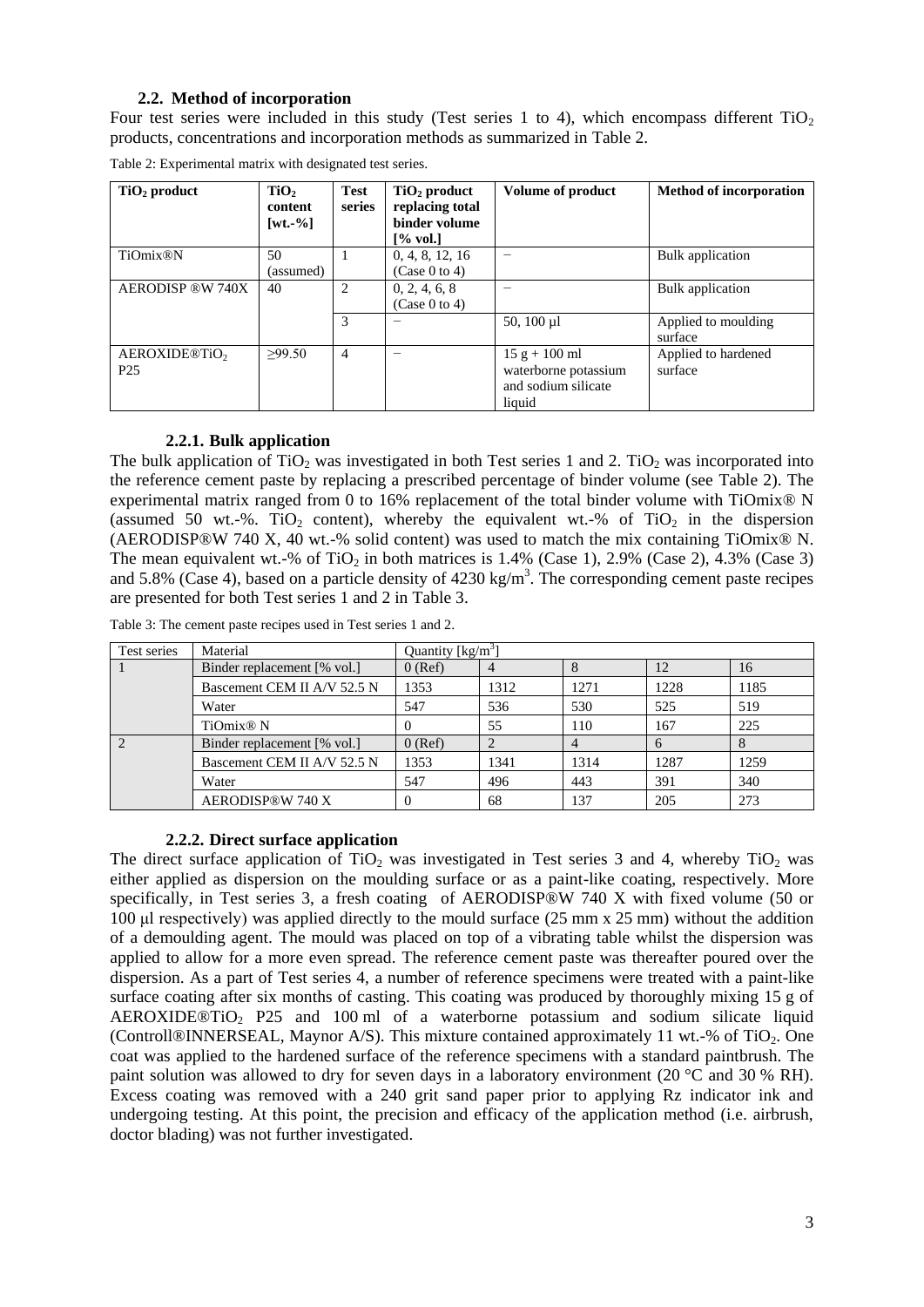### **2.3. Test methodology**

<span id="page-3-2"></span>The test methodology involved four main steps: 1) application of indicator ink to surface, 2) exposure of ink surface to UV-A light cycles, 3) capture surface colour changes using photography and 4) analyse the Rt colour change of the photos to yield effectivity and time to bleach values. For selected specimens, the concentration of  $TiO<sub>2</sub>$  on the surface were analysed using SEM paired with EDP.

As a part of Step 1, samples from each series were removed from the climate room and allowed to surface dry for approximately 30 minutes. The indicator ink, denoted as *The Explorer* from *Ink Intelligent*, was applied in three layers with an interval of ten minutes between each coat. Four samples from each series plus a reference were positioned on the testing platform so that each was exposed to the same amount of radiation energy. Photos of the initial samples were taken prior to the beginning of experimentation. The samples were exposed to 180 seconds of radiation energy and then removed for further photography. This cycle was carried out until the total exposure time had reached 1800 seconds, amounting to ten cycles in total.

The experimental rig used to expose the specimens in Step 2 consisted of a single 300 W OSRAM Ultra-Vitalux bulb with a vertical distance of 0.5 m to the testing surface. The variation of the radiation energy hitting the specimens was also taken into account after the testing area was measured. The actual UV-A light hitting the testing surface measuring approximately 100 mm x 140 mm was measured at a number of points depicted in [Figure 1.](#page-3-0) The difference in the amount of energy registered on the sensor with and without a glass covering was noted. The area to the left of "2I" and "2II" were deemed the edge of the radiation window an average value of  $21.7 \text{ mW/cm}^2$  was used (see [Table 4\)](#page-3-1).



<span id="page-3-0"></span>Figure 1. Measurement points of light energy.

<span id="page-3-1"></span>

| Table 4. Light radiation measurements at measurement points on testing surface. |  |  |
|---------------------------------------------------------------------------------|--|--|
|                                                                                 |  |  |

| Area | Total light energy |      | Without UV radiation |      | UV light |      | Units                 |
|------|--------------------|------|----------------------|------|----------|------|-----------------------|
|      |                    | П    |                      | П    |          | п    |                       |
|      | 30.0               | 36.2 | 19.3                 | 23.3 | 10.7     | 12.9 | [mW/cm <sup>2</sup> ] |
|      | 67.6               | 67.0 | 46.0                 | 45.2 | 21.6     | 21.8 |                       |
|      | 71.5               | 67.6 | 50.2                 | 45.5 | 21.3     | 22.1 |                       |

The RAW images taken during the experimentation in Step 3 were processed in an open-licensed software, *ImageJ* [\[7\]](#page-8-6) as a part of Step 4. The images of each specimen from 0 to 1800 seconds were stacked upon each other digitally. Each series had four samples; these were converted to RGB scale. The data was exported to MS Excel and further processed so that each time interval of each sample was normalised to the red value (Rt). The average value of Rt obtained for each sample from a test series at the same time interval was then plotted against the corresponding time interval (in seconds). Further information pertaining to this evaluation method is reported in [\[7\]](#page-8-6).

### **3. Results and discussion**

The results obtained from exposing the various treated surfaces to UV light were further analysed using: 1) colour spectrum analysis, 2) time to bleach analysis and 3) surface analysis (SEM  $&$  EDP).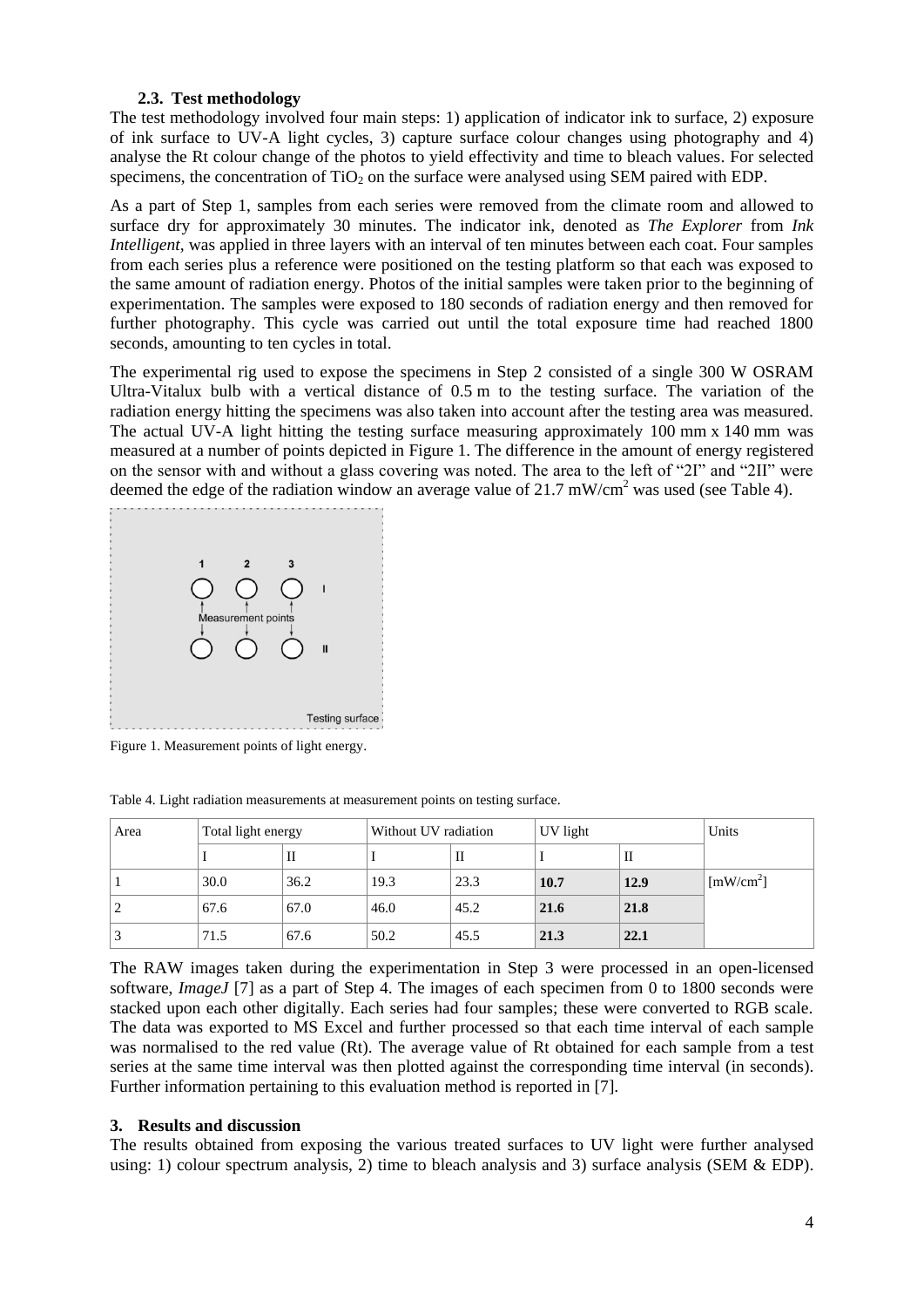These analyses methods essentially enabled a comparison between the different  $TiO<sub>2</sub>$  alternatives according to normalized values.

### **3.1. Colour spectrum analysis**

<span id="page-4-1"></span>The colour spectrum analysis consists of the determination of the rate of colour change of the indicator ink from blue (Rz) to pink (Rf) due to chemical reduction caused by photoirradiation. The red colour (Rt) is of particular relevance which was digitally extracted from the photographs taken after each exposure cycle (refer to Section [2.3\)](#page-3-2). An overview of colour change captured through stacked photos from 0 to 1800 seconds is depicted in [Figure 2](#page-4-0) for Test series 1 (top) and Test series 2 and 3 (bottom). For Test series 1, the most significant average colour change was observed for 8%, while the mould surface application investigated in Test series 3 appeared to be the most reactive of all variations using AEROXIDE®W 740 X. The 4% specimens appear to have undergone the most average colour change for Test series 2.

Test series 1: TiOmix® N



Test series 2 & 3: AERODISP® W 740X



<span id="page-4-0"></span>Figure 2. Specimens before and after exposure to UV light (0-1800 seconds): Test series 1 (Top) and Test series 2 and 3 (Bottom).

Furthermore, the normalization of the Rt colour spectrum plotted against the elapsed exposure time can provide a clearer and comparative understanding of the so-called rate of colour change. It can be observed from [Figure 3](#page-5-0) (left), that the rate of change for the TiOMix® N specimens tend towards that of the reference specimens. As previously noted, the specimens with 8% are confirmed to have the most effective rate of colour change. Concerning Test series 2, the bulk application of AEROXIDE®W 740 X tend towards the results obtained for Test series 3, as shown in [Figure 3](#page-5-0) (right). A rather minimal improvement in the rate of reaction is noted for specimens with 2, 6 and 8% volume replacement of binder. The specimens with 4% do however result in the most similar rate of reaction to that of 50 μl and 100 μl. From these findings, it appears as if the bulk application of TiOMix® N was less effective compared to AEROXIDE®W 740 X. Also, there was no clear relationship between the increase of  $TiO<sub>2</sub>$  and increase in rate of reaction. Since the concentration of the TiO<sub>2</sub> was assumed based on a wide range for TiOMix<sup>®</sup> N, it cannot be certain that it is only the effectiveness of the product which was the cause for the poor reactivity. Further surface analysis was therefore conducted using SEM and EDS as presented in Section [3.3.](#page-6-0)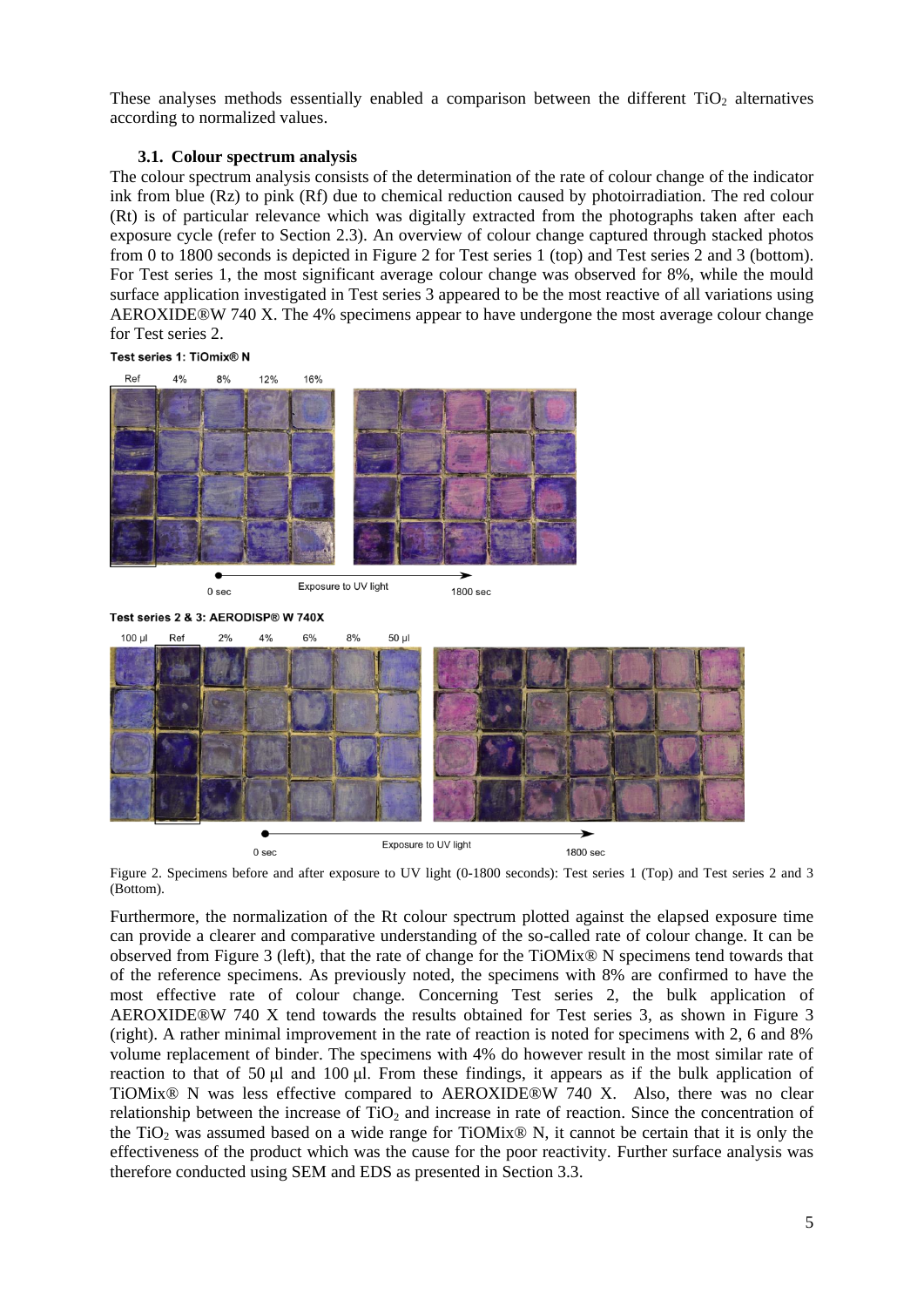

<span id="page-5-0"></span>Figure 3. Average normalized Rt colour change of specimens with varying %-vol. replacement of binder with TiOmix® N (left) and AERODISP®W 740X (right).

The surface application in the hardened state, with the 11 wt.-% of  $TiO<sub>2</sub>$  solution, performed the best in terms of rate of reaction. One can even see that the background colour of the "pre ink" condition had returned in certain areas, see [Figure 4.](#page-5-1) This grey colour is also processed into RGB values, as previously described in Section [2.3,](#page-3-2) leading to drops in the normalized Rt value as can be seen in [Figure 5.](#page-5-2)





<span id="page-5-1"></span>Figure 4. Test series  $4 - AEROXIDE@TiO<sub>2</sub> P25$  surface coated specimens before and after UV light exposure.



<span id="page-5-2"></span>Figure 5. Normalized Rt colour change of specimens with  $AEROXIDE@TiO<sub>2</sub> P25$  coating.

#### **3.2. Time to bleach analysis**

<span id="page-5-3"></span>The information from the graphical depictions shown in Section [3.1](#page-4-1) can be further manipulated in order to obtain the time to bleach (ttb). The ttb, measured as a unit of time, is essentially the point at which the slope of the rate of reactivity meets the horizontal slope of the reaction representing the drop off once it has reached its peak change. It is to say that the reactivity of the measured surface is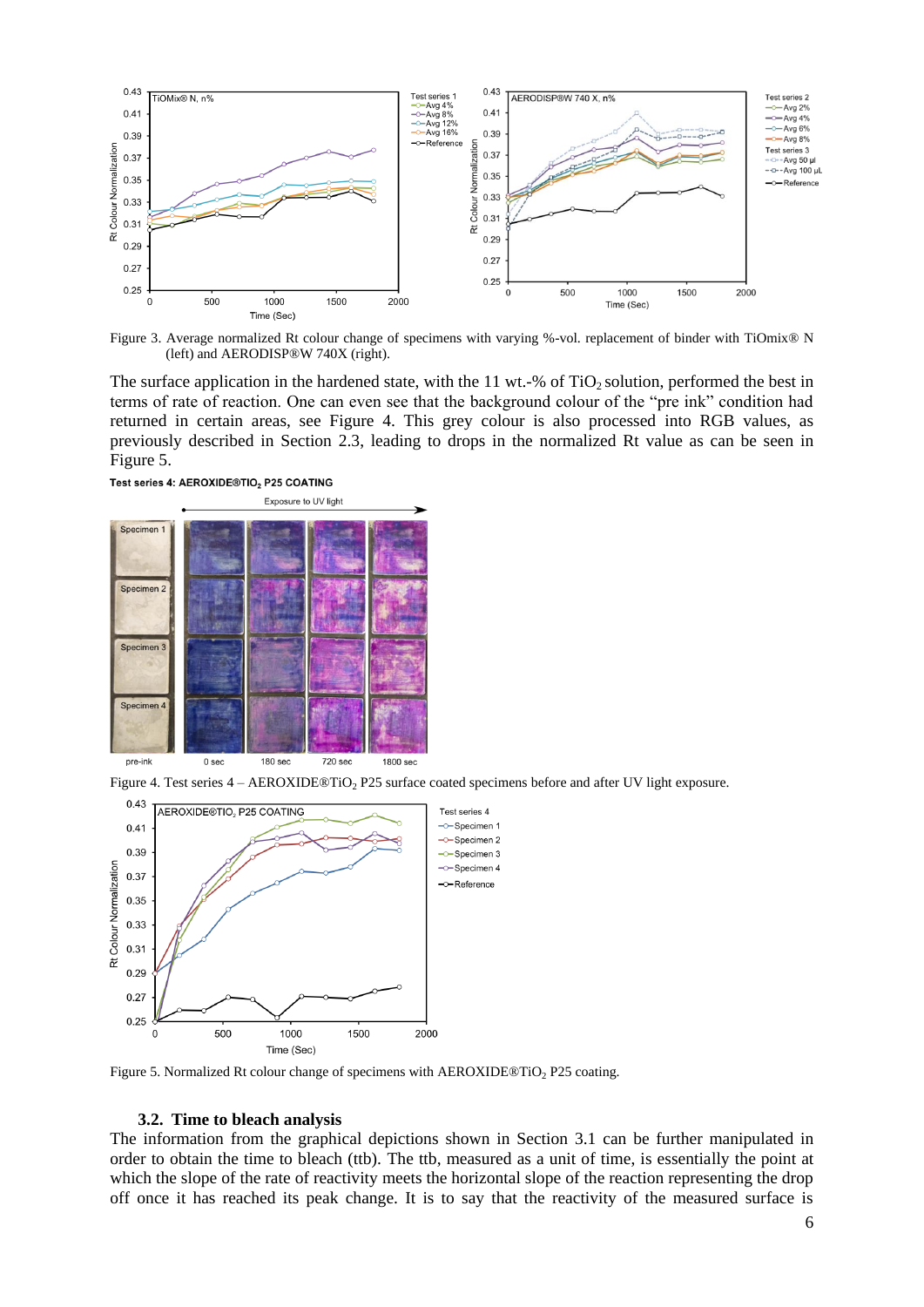quicker as the resulting time is lower. For further details pertaining to the analysis procedure for ttb, refer to [\[7\]](#page-8-6). Moreover, the interpreted average ttb for all test series and respective specimen variations are compared in [Figure 6.](#page-6-1)



<span id="page-6-1"></span>Figure 6. Average time to bleach (ttb) for all test series and specimen variations.

It is difficult to define the ttb due to the minimal slope change throughout the reaction for Test series 1; therefore a level of uncertainty exists in these results. For Test series 2, there is but a minimal difference between the ttb of 2%, 4% and 6% due to the fact that the initial slope of the rate of reaction follows a similar trend however the rate of reaction for 4% becomes slightly higher. For the cases which had superior rate of colour change, i.e. Test series 3 and 4, the change of colour occurred over a longer period of time thus causing the ttb to be slightly higher than the majority of results in Test series 2.

# **3.3. Surface analysis**

<span id="page-6-0"></span>The surface of the bulk application specimens (Test series "T" and "A") were examined to determine the amount of  $TiO<sub>2</sub>$  that could be detected. Hydration products from the cement and water reaction resulted in a layer of  $Ca(OH)_{2}$  (portlandite) being deposited onto the surface and thereby hindering chemical analysis with precision. The surfaces of one specimen from each series were sanded and polished until an even surface was obtained, as shown in [Figure 7,](#page-6-2) and thereafter analysed using Scanning Electron Microscopy (SEM) and Energy Dispersive Spectroscopy (EDS). Three specific areas were analysed from each sample to get a representative average of the elements found on the surface using EDS. The resulting quantitative analysis of the elements performed using EDS is summarized in [Table 5](#page-7-0) and

# [Table](#page-7-1) 6.

<span id="page-6-2"></span>

Figure 7. Test series 1 and 2 samples with denoted wt.-% of TiO2 of binder additive: a) TiOmix®N, "T" and b) AeroDisp®W 740X, "A". Samples on the right of each series are polished.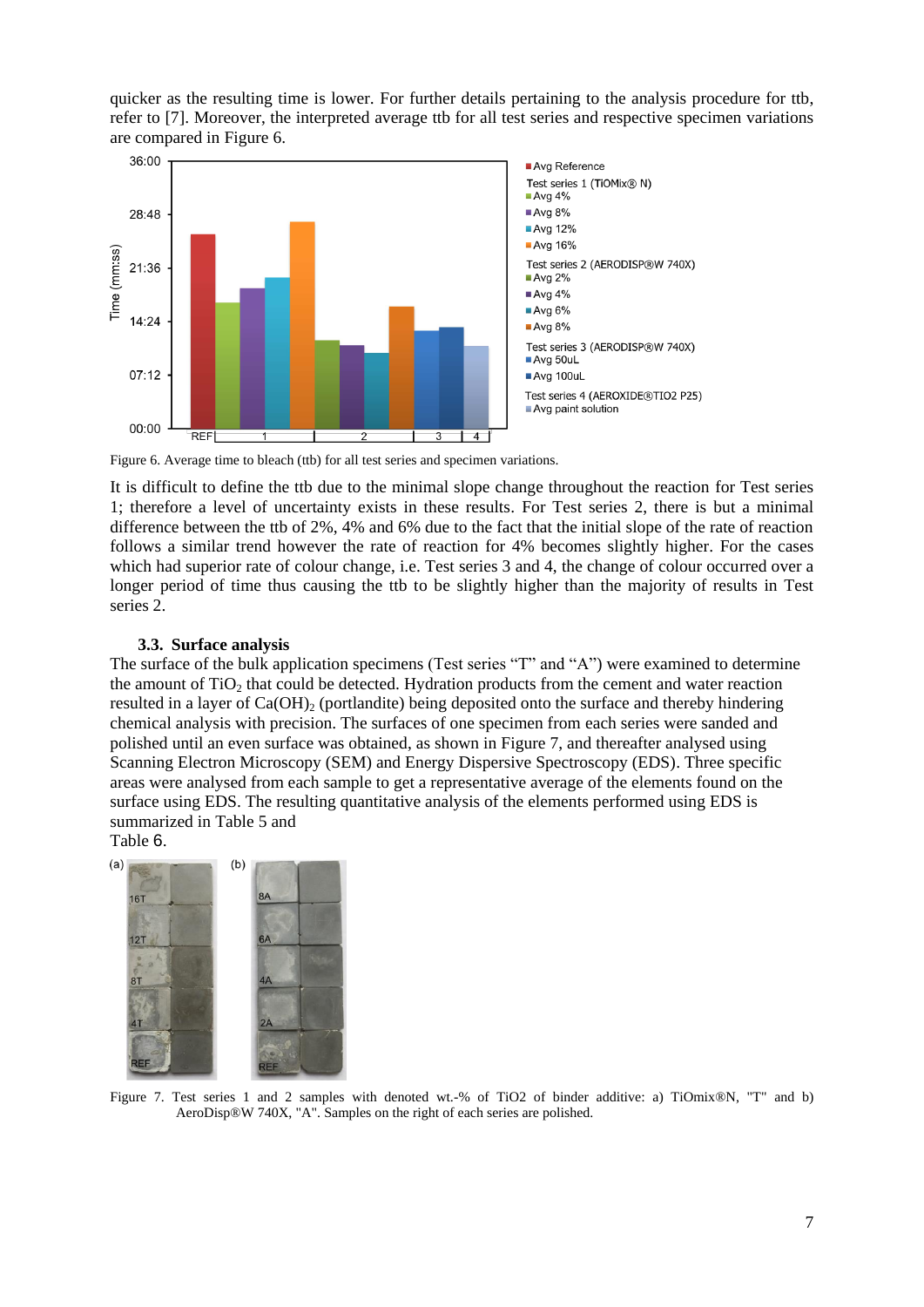|                                | <b>Average fraction [-]</b> |                                       |       |       |       |  |  |  |
|--------------------------------|-----------------------------|---------------------------------------|-------|-------|-------|--|--|--|
| Element                        | Reference                   | TiOmix <sup>®</sup> N (Test series 1) |       |       |       |  |  |  |
|                                | <b>REF</b>                  | 4T                                    | 8T    | 12T   | 16T   |  |  |  |
| Na <sub>2</sub> O              | 0.2                         | 0.2                                   | 0.5   | 0.1   | 0.1   |  |  |  |
| MgO                            | 3.4                         | 3.4                                   | 4.2   | 3.0   | 3.3   |  |  |  |
| $Al_2O_3$                      | 7.6                         | 8.8                                   | 7.3   | 7.2   | 7.2   |  |  |  |
| SiO <sub>2</sub>               | 29.6                        | 30.3                                  | 23.2  | 27.8  | 27.9  |  |  |  |
| SO <sub>3</sub>                | 3.9                         | 0.6                                   | 0.5   | 2.0   | 2.6   |  |  |  |
| <b>CIO</b>                     | 0.3                         | 0.3                                   | 0.2   | 0.5   | 0.5   |  |  |  |
| $K_2O$                         | 0.3                         | 1.2                                   | 1.8   | 0.5   | 0.3   |  |  |  |
| CaO                            | 50.3                        | 48.4                                  | 54.3  | 48.1  | 45.3  |  |  |  |
| TiO <sub>2</sub>               | 0.4                         | 2.6                                   | 4.2   | 7.1   | 9.3   |  |  |  |
| Fe <sub>2</sub> O <sub>3</sub> | 4.1                         | 4.2                                   | 3.6   | 3.7   | 3.4   |  |  |  |
| Total                          | 100.0                       | 100.0                                 | 100.0 | 100.0 | 100.0 |  |  |  |

<span id="page-7-0"></span>Table 5: Average results of EDS analysis of Reference and TiOmix® N surfaces.

<span id="page-7-1"></span>Table 6: Average results of EDS analysis of Reference and AERODISP®W 740X surfaces.

|                                | <b>Average fraction [-]</b> |                                 |       |       |           |  |  |  |
|--------------------------------|-----------------------------|---------------------------------|-------|-------|-----------|--|--|--|
| Element                        | Reference                   | AERODISP®W 740X (Test series 2) |       |       |           |  |  |  |
|                                | <b>REF</b>                  | 2A                              | 4A    | 6A    | <b>8A</b> |  |  |  |
| Na <sub>2</sub> O              | 0.2                         | 0.0                             | 0.1   | 0.1   | 0.2       |  |  |  |
| MgO                            | 3.4                         | 3.0                             | 3.5   | 2.9   | 3.4       |  |  |  |
| $Al_2O_3$                      | 7.6                         | 7.9                             | 8.3   | 7.0   | 7.1       |  |  |  |
| SiO <sub>2</sub>               | 29.6                        | 29.9                            | 31.9  | 27.7  | 25.1      |  |  |  |
| SO <sub>3</sub>                | 3.9                         | 3.1                             | 2.0   | 3.1   | 1.9       |  |  |  |
| CIO                            | 0.3                         | 0.4                             | 0.4   | 0.2   | 0.3       |  |  |  |
| $K_2O$                         | 0.3                         | 0.2                             | 0.4   | 0.2   | 0.4       |  |  |  |
| CaO                            | 50.3                        | 48.4                            | 43.7  | 47.5  | 49.2      |  |  |  |
| TiO <sub>2</sub>               | 0.4                         | 2.8                             | 5.5   | 7.5   | 8.8       |  |  |  |
| Fe <sub>2</sub> O <sub>3</sub> | 4.1                         | 4.3                             | 4.2   | 3.9   | 3.6       |  |  |  |
| Total                          | 100.0                       | 100.0                           | 100.0 | 100.0 | 100.0     |  |  |  |

It can be observed from the EDS analysis results shown in [Table 5](#page-7-0) and

[Table](#page-7-1) 6 that the concentrations of  $TiO<sub>2</sub>$  in the two series noticeably increase as the wt.-% of  $TiO<sub>2</sub>$ increases. An increasing trend in  $TiO<sub>2</sub>$  concentration as the wt.-% increases should however also instigate an increase in surface reactivity, which was not apparent based on the colour spectrum and ttb analyses (Sections [3.1a](#page-4-1)nd [3.2\)](#page-5-3). It is evident that the portlandite deposits on the surface interfere with the reactivity of the  $TiO<sub>2</sub>$ .

Moreover, the estimated wt.-% of  $TiO<sub>2</sub>$  in both the Test series 1 and 2 specimens was found to be comparable, however a few discrepancies can be pointed out in [Figure 8](#page-8-7) (right) likely due to isolated concentrations of TiO2 pertaining to Test series 1, see [Figure 8](#page-8-7) (left). These clusters resulted in an increase in TiO<sub>2</sub> fraction particularly for the 12T and 16T samples. It can be established that there is a more effective surface distribution of  $TiO<sub>2</sub>$  in the Test series 2 samples (AERODISP®W 740X).